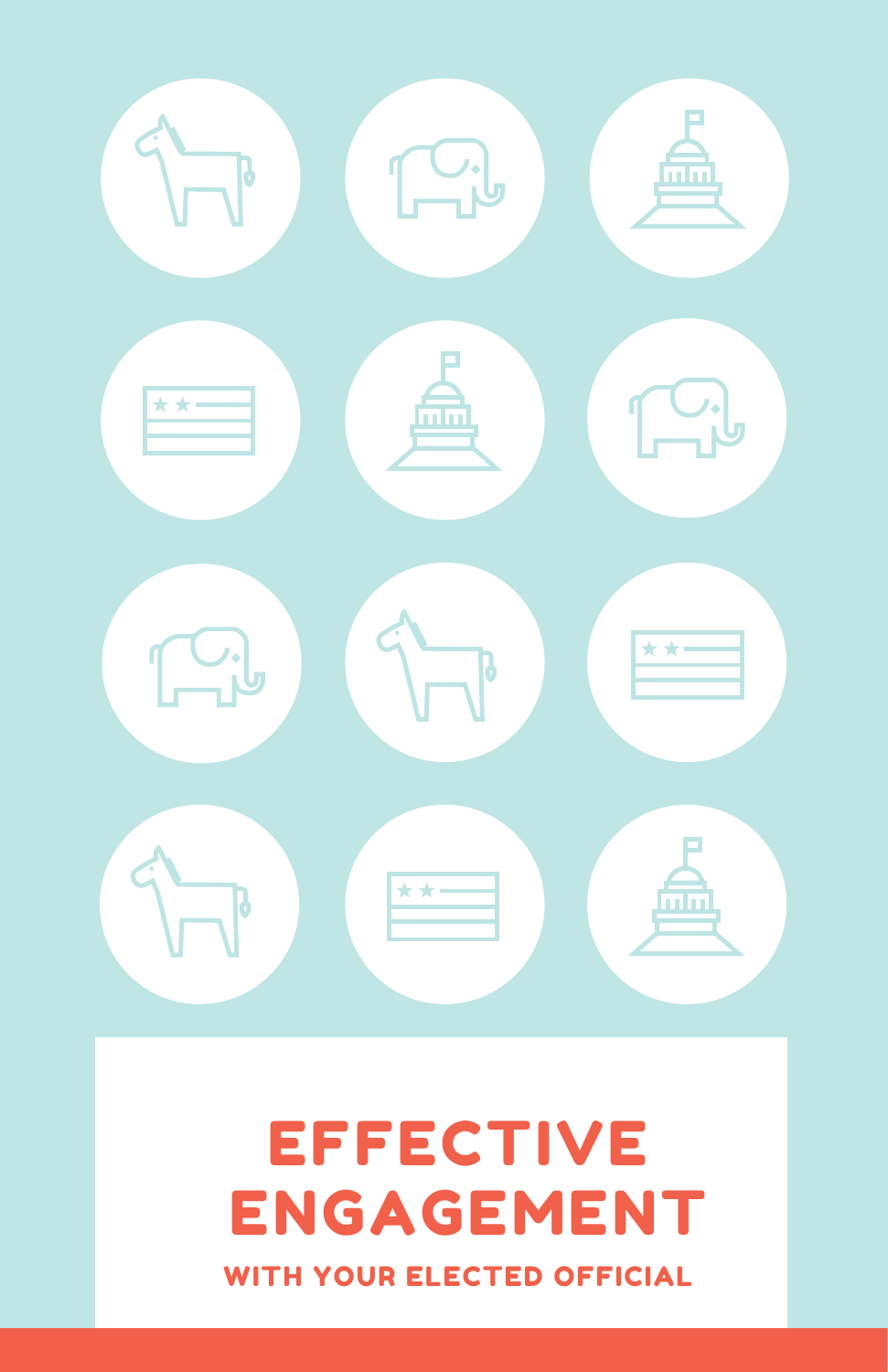WHILE RECENT CHANGES TO AMERICA'S POLITICAL LANDSCAPE HAVE USHERED IN A WAVE OF CIVIC PARTICIPATION, THERE ARE MANY WHO, DESPITE WANTING TO BECOME A PART OF THIS NEWLY-ENGAGED CONSTITUENCY, ARE AT A LOSS AS TO EXACTLY HOW THEY CAN BEST ENGAGE WITH THEIR ELECTED OFFICIAL.

# RESEARCH

#### **CONNECT**

Researching the issue that you wish to discuss beforehand can greatly enhance the speed and quality of the discussion with your elected official. If you wish to advocate or denounce a specific piece of legislation, make sure to identify the legislation by its name, number, and sponsor. If you wish to talk over a policy issue, be able to briefly articulate the background and arguments surrounding this issue, as well as the action that you would like your elected official to take.

If possible, connect with other community members and/or preexisting groups that are addressing the same issue. Joining together with likeminded community members and making a unified request will more effectively move your cause forward, as the group can serve as a source of support, encourage the pooling of resources and ideas, and call more attention to your efforts.



If you count yourself among that number, the University of Pittsburgh Elsie Hillman Civic Forum hopes to provide the means to assist you in becoming a productive agent for positive change, as well as to help you understand the positive impact that government can have on the shaping of our society. We have subsequently developed this document for you—someone who wishes to become more politically and respectfully engaged, and who, in order to successfully enact change in your community, would like guidance on how to effectively and courteously communicate with your elected officials.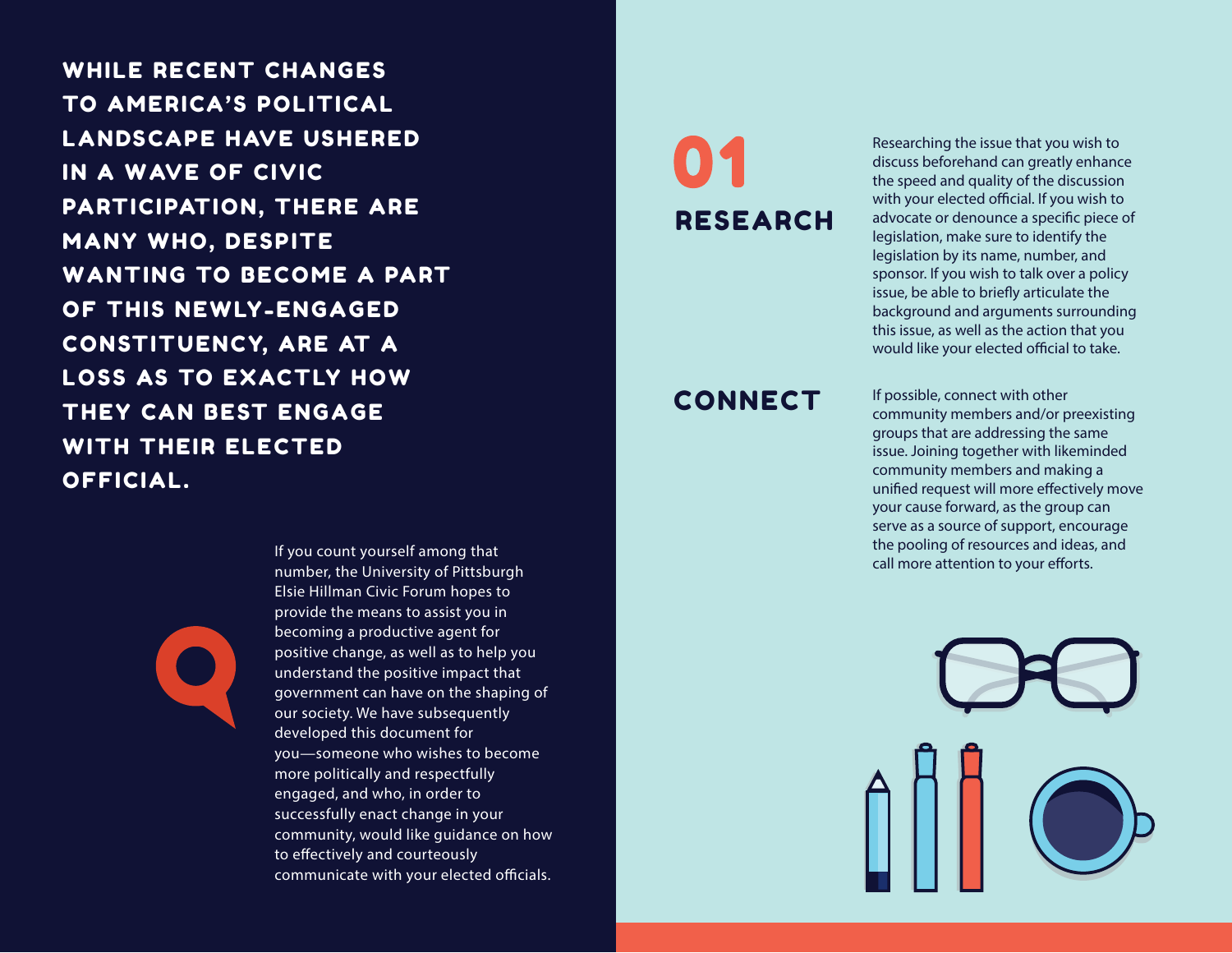

"PROVIDING INFORMATION AND EDUCATING US AS STAFFERS OR LAWMAKERS ON THE ISSUE THAT YOU CARE ABOUT IS EXTREMELY HELPFUL."

**Ryan Morden, Legislative Assistant Ryan Morden, Legislative Assistant at State Representative Dan Frankel's district office at State Representative Dan Frankel's district office**

## 02 IDENTIFY THE CORRECT ELECTED OFFICIAL



Another benefit of researching your issue beforehand is that you will have the opportunity to identify whether your issue should be addressed on the local, state, or federal level.

**CONDITIONAL INCLUSION:** You're in danger of having your water shut off? You can contact your state representative. Having problems with your neighborhood's parking meters? You should look to city government. There's been a delay with your visa? That's a federal issue.

After you've identified the local, state, or federal elected official who has the means to address your issue, engage in one more round of last-minute research: find out what, if any, position your elected official has taken on the issue at hand. Do they support your position? Have they expressed reservations about upcoming pieces of legislation? Do they outright object to your viewpoint? If so, why? Is it because of their background? Their ties to local organizations? The sources of their campaign contributions?

Regardless of their stance, research thoroughly; while it may be tempting to simply write off opposition, understanding where your elected official is coming from and why they feel the way they do will make your arguments more effective and your conversation more constructive.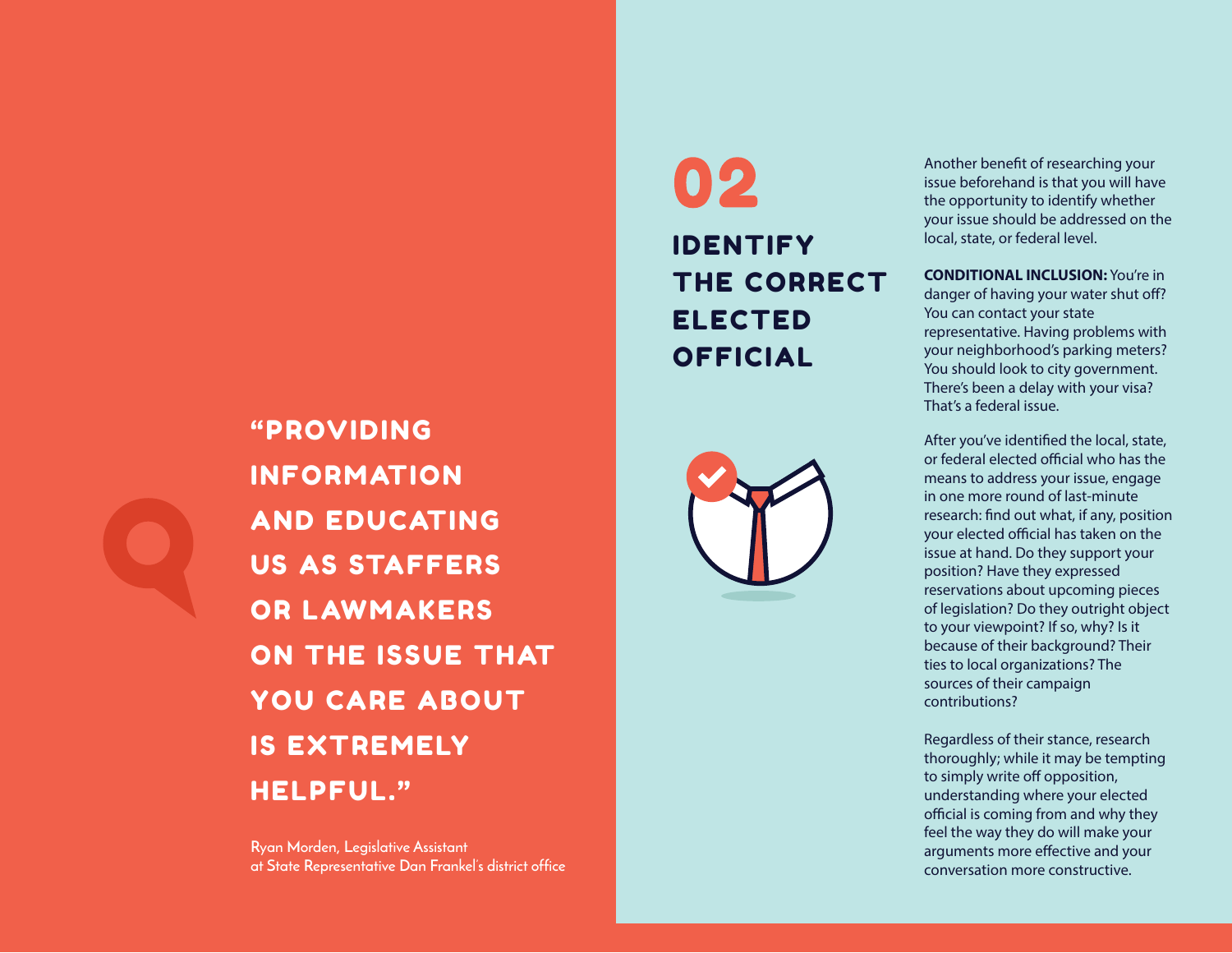## "YOU NEED TO RESEARCH YOUR ISSUE AND DETERMINE IF IT'S IN THE SCOPE OF STATE GOVERNMENT. 15-20% OF CALLERS WERE ASKING SOMETHING OF OUR OFFICE OR OF THE SENATOR THAT WAS NOT IN THE SCOPE OF HER AUTHORITY."

#### PLAN YOUR 03 MESSAGE

Before meeting with or calling your elected official, it might be **helpful to plan out what you want to communicate. Clearly plan out your message using the following format:**



Even if you're meeting with your elected official face-to-face, don't be afraid to **read what you've prepared straight from a printout—you've done your research and formed a strong argument supporting your position, and that will show regardless of whether you've memorized a script or not.** 

**Dorothy Staffen, District Administrator Dorothy Staffen, District Administrator at State Senator Kim Ward's district office at State Senator Kim Ward's district office**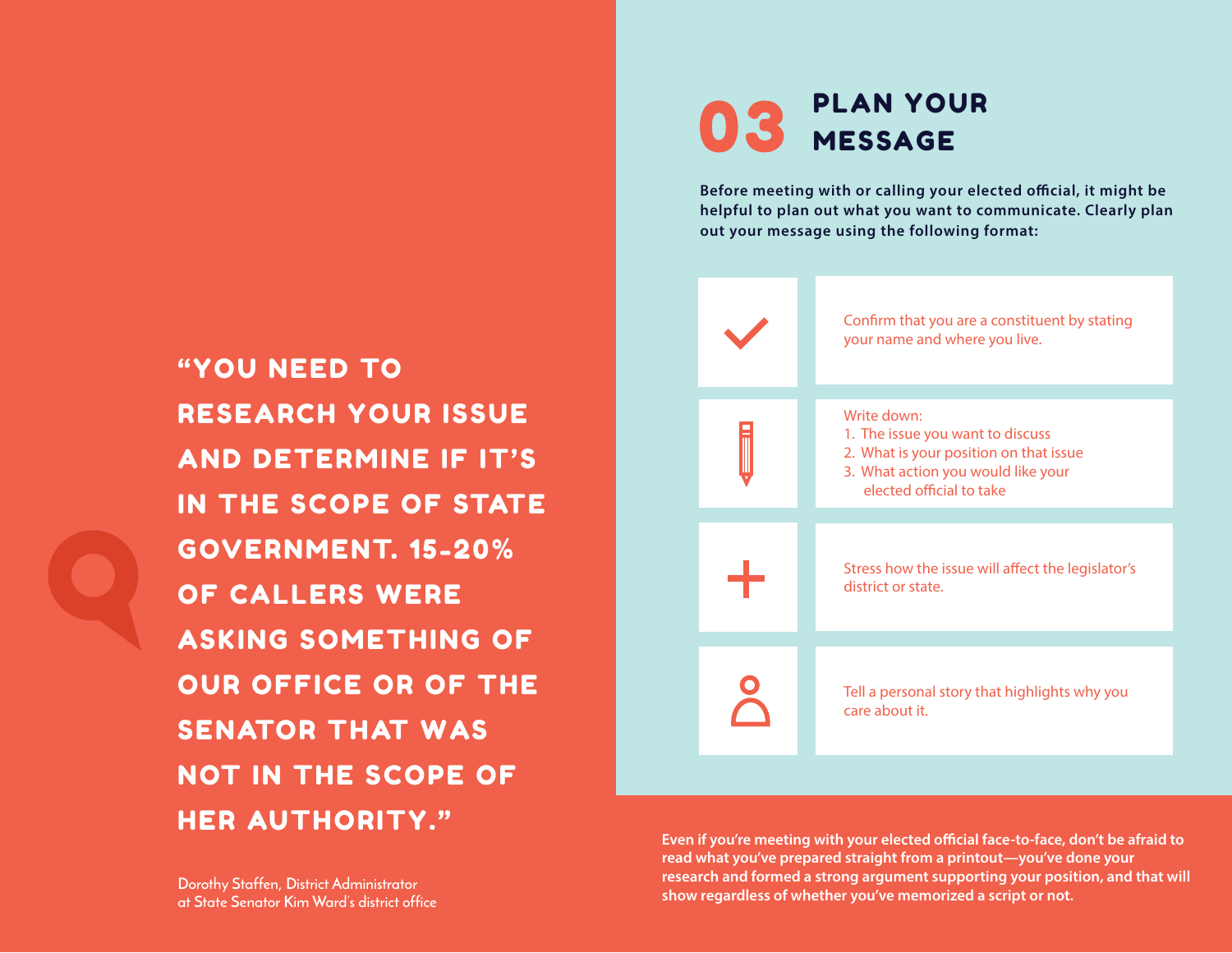### CHOOSE YOUR COMMUNICATION METHOD



For those who are unable to visit their elected official's office, phone calls can be a quick, easy, and effective way to either express your support/objection on a policy issue, or to follow up on previous communications. When calling your elected official's office, ask to be directed to a staff member who has been tasked with handling the matter. If you're asked to leave a voicemail, follow your call up with an email to ensure that the office gets back to you.



LETTERS

your elected officials might be a method best suited to low-priority issues, or issues that do not require an immediate response. Letters are also the best method when you wish to send your legislator an invitation to an event, or when you want to thoroughly address an issue (which might require a lengthier explanation than a

While elected officials' offices do attempt to respond to every constituent, the very nature of letters and emails can result in slower response rates; therefore, sending letters and emails to

SOCIAL MEDIA

phone call would be appropriate for).

#### ONE-ON-ONE MEETINGS

In-person meetings with your elected official are one of the most effective ways to emphasize your interest in a particular issue. Every elected official has a local or district office that is open to the public. District offices provide constituents the opportunity to meet with state and federal elected officials without having to travel to the state capital or D.C. If you are able try to schedule your appointment beforehand with your elected official's office

Making an appointment will drastically increase your chances of meeting with your elected official personally; however, walk-ins are also accepted at all public offices. Politely ask to meet with your elected official directly upon arrival. In the case that your elected official is not in and you end up meeting with a staffer, keep in mind that building relationships with your elected official's staff (particularly staff members who handle the specific issues you want to discuss) can be just as important as meeting with the elected official themselves. Staffers play an invaluable role in shaping an elected official's agenda and position on issues, so cultivating a public working relationship with staffers can be the difference between success and failure.

## TIPS 1

Put your best image forward.

 $\overline{2}$ 

Introduce yourself, and start your conversation with a compliment.

#### 3

After you explain your position, politely listen to your elected official's response.

 $\blacksquare$ 

Don't answer what you don't know.

5

Cultivate a relationship with your elected official's staff.

#### 6

Bring a brief fact sheet that outlines your position and supporting research, and give it to the elected official at the end of your meeting.

Thank your elected official for their time.

7

While elected officials' social media usage varies from person to person, there are many legislators who frequently use platforms like Twitter and Facebook to engage with their constituents. Using social media, you can instantly make your argument viewable to not only your elected official, but to all of your elected official's followers.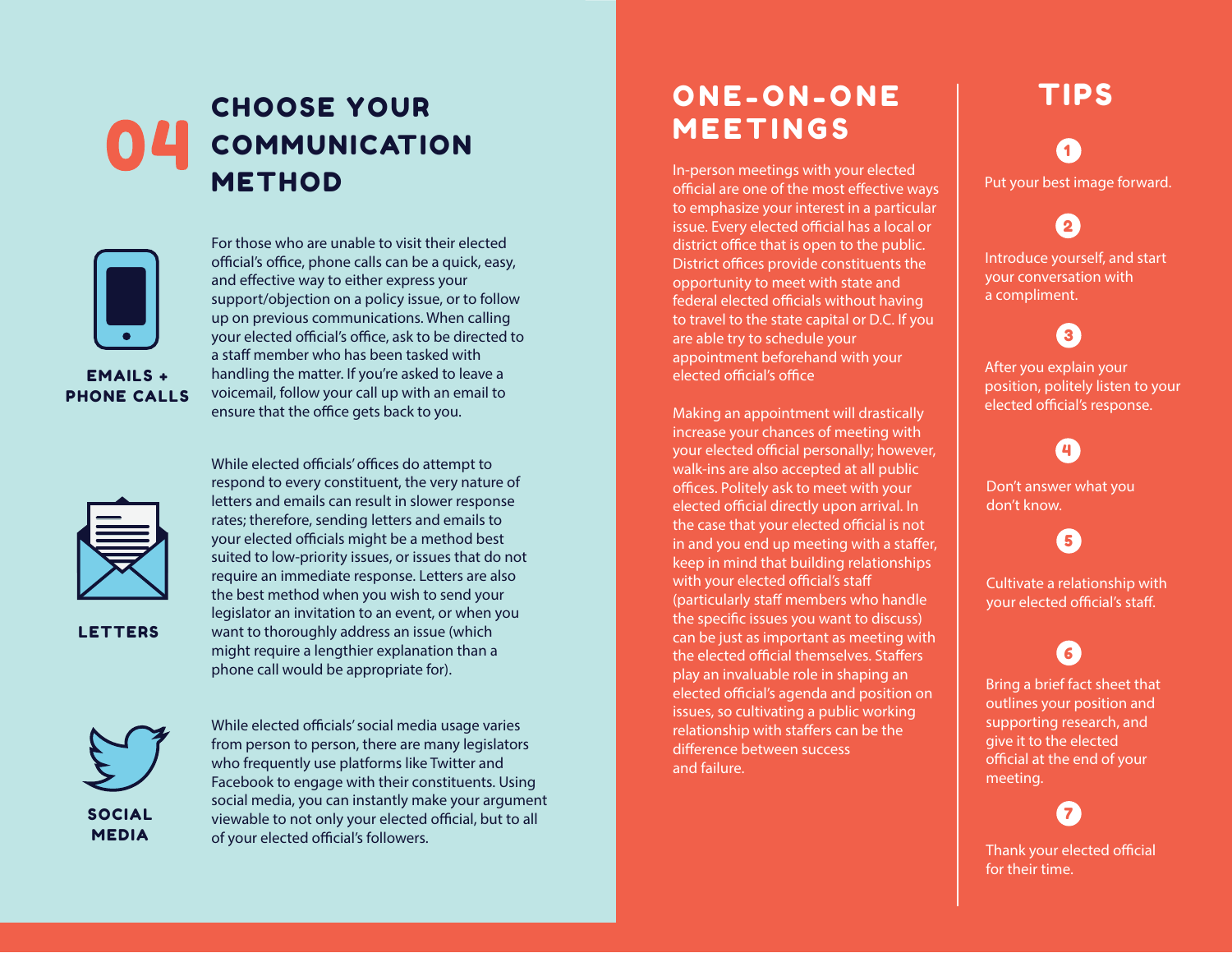#### **COMMUNICATION METHODS**

#### PHONE CALLS + EMAILS

To express your support or objection to a piece of legislation

To follow up on previous communications

## $\boxtimes$

#### LETTERS

For low-priority issues or issues that do not require an immediate response

To send an invitation to an event

To address a complex issue in a thorough, well-crafted way

#### SOCIAL MEDIA

For when you want an immediate response (although your mileage may vary depending on how often your elected official uses social media)

## **Source**

 $\mathfrak{S}% _{T}=\mathfrak{S}_{T}\!\left( a,b\right) ,\ \mathfrak{S}_{T}=C_{T}\!\left( a,b\right) ,\ \mathfrak{S}_{T}=C_{T}\!\left( a,b\right) ,$ 

#### ONE-ON-ONE MEETINGS

To ensure that you've comprehensively gotten your message across

To create a dialogue with your elected official and give you the chance to immediately ask follow-up questions

To communicate your personal take and to allow your elected official to put a name and face to

To build relationships with your elected official and their sta

## 0 5 FOLLOW-UP

After you've politely and effectively communicated your position, get the contact information of the specific person that you spoke to. Follow up on your conversation by calling or emailing the elected official or staff member. Thank them for agreeing to speak with you, and ask for updates on your represenative's position, actions, or resolutions on the issue. Continue to follow up with your elected official's office in a respectful manner as needed, based on the issue. Follow ups can include visiting the elected official's website and social media. further research of your issue, monitoring legislation updates, and corresponding with the elected official and staff.